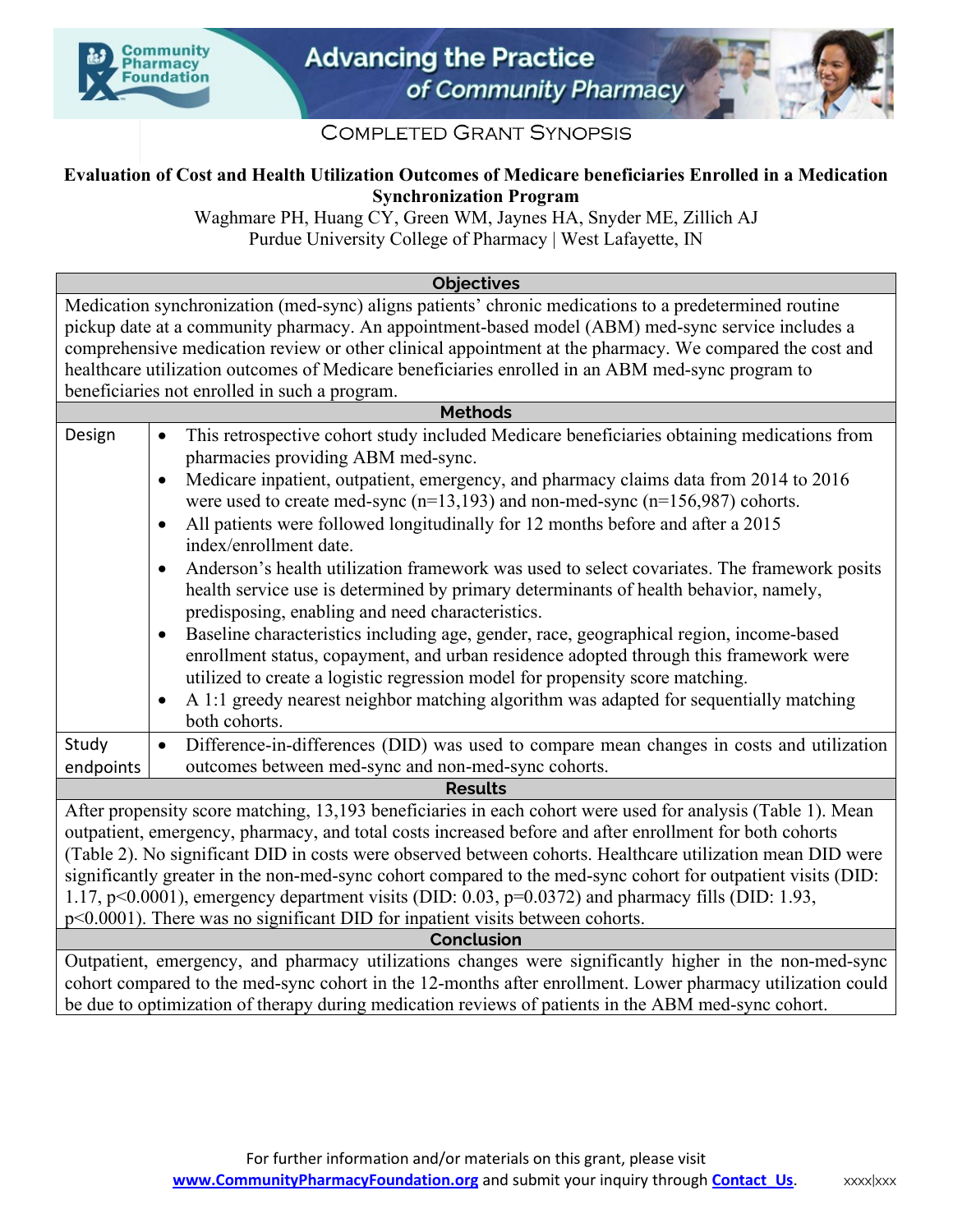**Table 1:** Comparing characteristics of medication synchronization (med-sync) enrolled beneficiaries to nonmedication synchronization (non-med-sync) enrolled beneficiaries for predisposing, enabling, and need characteristics after propensity score matching.

| <b>Characteristics</b>              | Med-sync<br>$(n=13,193)$ | Non-med-sync<br>$(n=13, 193)$ |  |  |  |  |  |  |
|-------------------------------------|--------------------------|-------------------------------|--|--|--|--|--|--|
| <b>Predisposing characteristics</b> |                          |                               |  |  |  |  |  |  |
| Gender, n (%)                       |                          |                               |  |  |  |  |  |  |
| Female                              | 7,529 (57.1%)            | 7,548 (57.2%)                 |  |  |  |  |  |  |
| Male                                | 5,664 $(42.9\%)$         | 5,645 (42.8%)                 |  |  |  |  |  |  |
| Age, continuous                     |                          |                               |  |  |  |  |  |  |
| Mean,<br>Standard deviation         | 75.0 (11.6%)             | 75.1 (11.6%)                  |  |  |  |  |  |  |
| Age, categorical, n (%)             |                          |                               |  |  |  |  |  |  |
| 18-64                               | 1611 (12.2%)             | 1610 (12.2%)                  |  |  |  |  |  |  |
| 65-74                               | 4479 (34.0%)             | 4473 (33.9%)                  |  |  |  |  |  |  |
| 75-84                               | 4677 (35.5%)             | 4680 (35.5%)                  |  |  |  |  |  |  |
| 85 and above                        | 2426 (18.4%)             | 2430 (18.4%)                  |  |  |  |  |  |  |
| Race/Ethnicity, n (%)               |                          |                               |  |  |  |  |  |  |
| White                               | 11909 (90.3%)            | 11959 (90.7%)                 |  |  |  |  |  |  |
| <b>Black</b>                        | 714 (5.4%)               | 722 (5.5%)                    |  |  |  |  |  |  |
| Other                               | 198 (1.5%)               | 185 $(1.4\%)$                 |  |  |  |  |  |  |
| Asian                               | 131 (1.0%)               | $114(0.9\%)$                  |  |  |  |  |  |  |
| Hispanic                            | 189 (1.4%)               | $180(1.4\%)$                  |  |  |  |  |  |  |
| North American Native               | $37(0.3\%)$              | 24 (0.2%)                     |  |  |  |  |  |  |
| Unknown                             | $15(0.1\%)$              | $9(0.1\%)$                    |  |  |  |  |  |  |
| <b>Enabling characteristics</b>     |                          |                               |  |  |  |  |  |  |
| Income based enrollment, n (%)      |                          |                               |  |  |  |  |  |  |
| No Low-Income Subsidy               | 11211 (85.0%)            | 11276 (85.5%)                 |  |  |  |  |  |  |
| Dual Medicaid Enrollment            | 1508 (11.4%)             | 1459 (11.1%)                  |  |  |  |  |  |  |
| Qualified Medicare Beneficiaries    | 287 (2.2%)               | $282(2.1\%)$                  |  |  |  |  |  |  |
| Specified Low-Income Beneficiary    | 187 (1.4%)               | $176(1.3\%)$                  |  |  |  |  |  |  |

For further information and/or materials on this grant, please visit **[www.CommunityPharmacyFoundation.org](http://www.communitypharmacyfoundation.org/)** and submit your inquiry through **[Contact\\_Us](http://communitypharmacyfoundation.org/about/contact.asp).** xxxx|xxx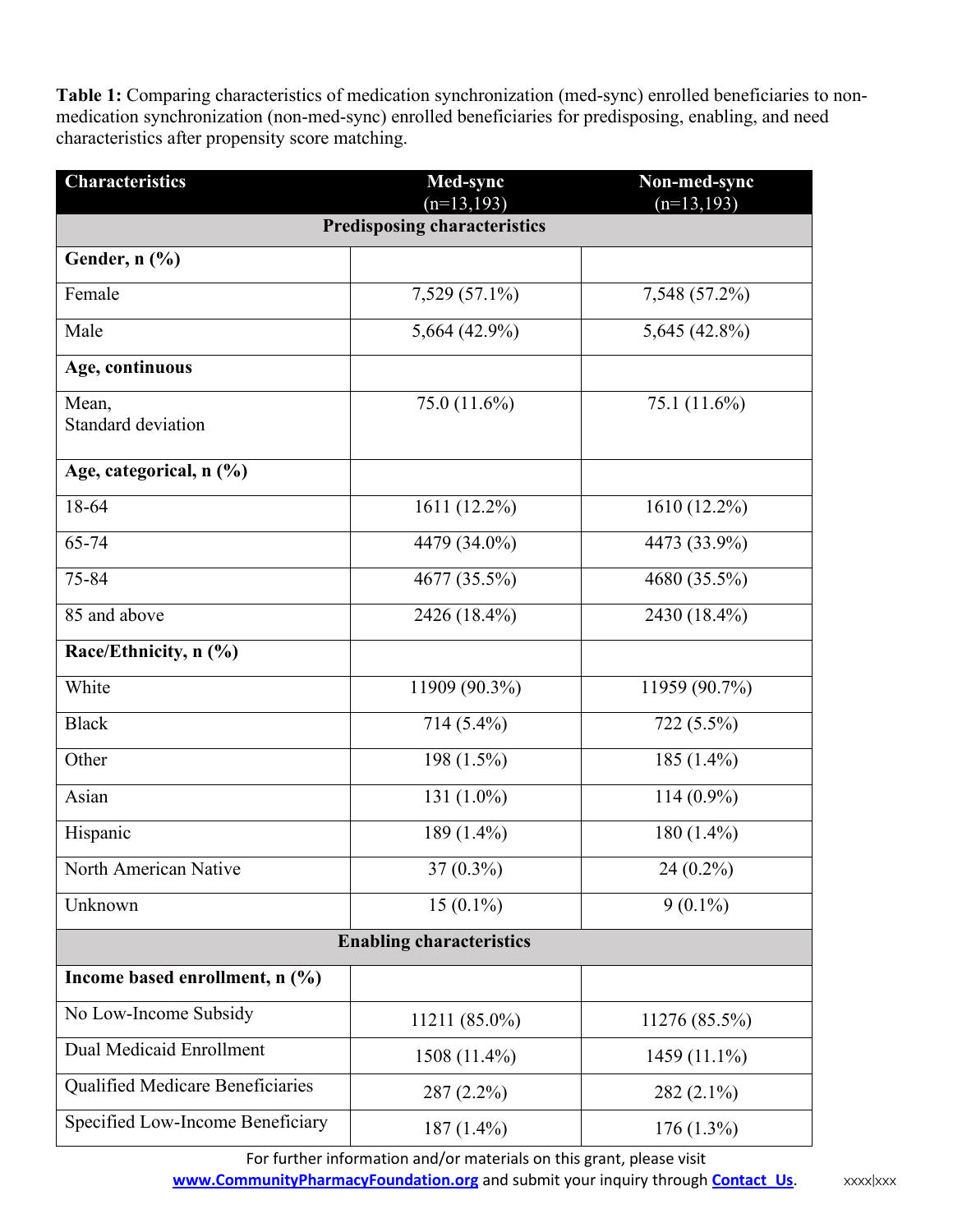| Copayment Indicator, n (%)                   |                             |                |  |  |  |
|----------------------------------------------|-----------------------------|----------------|--|--|--|
| No coverage gap                              | 6937 (52.6%)                | 6964 (52.8%)   |  |  |  |
| Coverage gap                                 | 1078 (8.2%)                 | $1063(8.1\%)$  |  |  |  |
| Catastrophic coverage                        | $275(2.1\%)$                | 254 (1.9%)     |  |  |  |
| 1<br>Unknown                                 | 4903 (37.2%)                | 4912 (37.2%)   |  |  |  |
| Geographic Region, n (%)                     |                             |                |  |  |  |
| South                                        | 6716 (50.9%)                | 6735 (51.1%)   |  |  |  |
| Midwest                                      | 1133 $(8.6\%)$              | 1130 $(8.6\%)$ |  |  |  |
| Northeast                                    | 4071 (30.9%)                | 4085 (31.0%)   |  |  |  |
| West                                         | $1112(8.4\%)$               | 1082 (8.2%)    |  |  |  |
| Other                                        | 161 $(1.2\%)$               | 161 $(1.2\%)$  |  |  |  |
| Type of Residence, $n$ (%) (%)               |                             |                |  |  |  |
| Metro                                        | 11434 (86.7%)               | 11442 (86.7%)  |  |  |  |
| Non-Metro                                    | 1557 (11.8%)                | 1542 (11.7%)   |  |  |  |
| Unknown                                      | 202 (1.5%)                  | $209(1.6\%)$   |  |  |  |
|                                              | <b>Need characteristics</b> |                |  |  |  |
| Number of unique oral chronic<br>medications |                             |                |  |  |  |
| Mean, Standard deviation                     | 8.0(7.5)                    | 8.0(7.3)       |  |  |  |
| <b>Elixhauser Comorbidity score</b>          |                             |                |  |  |  |
| Mean, Standard deviation                     | 6.3(4.3)                    | 6.3(4.2)       |  |  |  |
| <b>Outpatient visits</b>                     |                             |                |  |  |  |
| Mean, Standard deviation                     | 24.5 (18.9)                 | 24.0(18.5)     |  |  |  |
| <b>Inpatient hospitalizations</b>            |                             |                |  |  |  |
| Mean, Standard deviation                     | 0.5(1.3)                    | 0.5(1.2)       |  |  |  |
| <b>Emergency Department visits</b>           |                             |                |  |  |  |
| Mean, Standard deviation                     | 1.0(2.2)                    | 0.9(1.9)       |  |  |  |